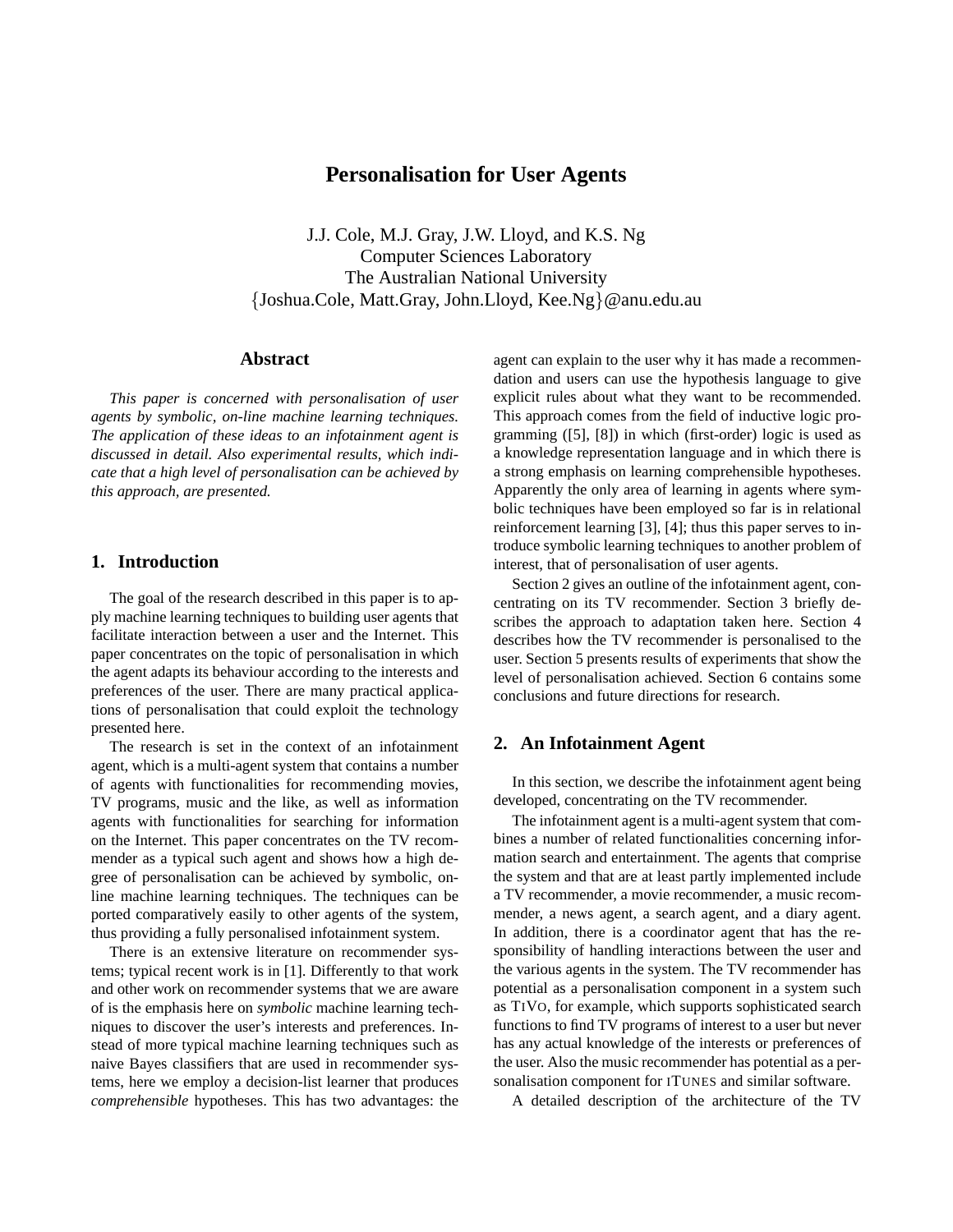recommender is now given. The architecture of the other agents in the infotainment agent is similar. What functionality do we want the TV recommender to have? When the user first begins to use the TV recommender it clearly has no knowledge of the interests or preferences of the user. The aim is to design an adaptive architecture for the TV recommender so that within a comparatively short time, perhaps several weeks, it is able to make helpful recommendations to the user. Furthermore, it should improve its performance over longer periods and accurately track changing user interests and preferences. To get started, the agent presents a short questionnaire to the user the first time it is used. The purpose of the questionnaire is to acquire, with as little effort as possible on the part of the user, some initial idea of the user's interests and preferences. After that, the agent collects training examples by observing the user's activities. Over time, the agent is expected to be able to make recommendations for programs in specified time periods (say, 'next week' or 'tonight') that the user finds helpful.

A detailed description of the most pertinent aspects of the design of the TV recommender is now given. The approach to knowledge representation taken here follows that in [2] and [7], to which the reader is referred for the details. We will need several standard types:  $\Omega$  (the type of the booleans), Nat (the type of natural numbers),  $Int$  (the type of integers), and String (the type of strings). The intended meaning of the constant  $\top$  of type  $\Omega$  is true and that of  $\perp$  is false. Also *List* denotes the (unary) list type constructor. Thus, if  $\alpha$  is a type, then List  $\alpha$  is the type of lists whose elements have type  $\alpha$ .

Three domain-specific types, *Channel*, *Genre*, and Classification, will also be needed. Here are the data constructors for these types.

ABC, Adventure<sub>-1</sub>, Animal<sub>-Planet</sub>, Arena, Biography, BBC\_World, Cartoon\_Network,

> . .

> . .

. Sky\_News, TCM, Tech\_TV, Travel,  $TV1, UK_TV, W, World_Movies: Channel$ 

Action, ActionAdventureGroup, Adult, Animals, Animated, Art, ArtsMusicLiving, Auto,

. Volleyball, War, Watersports, Weather, Western,WesternGroup,Wrestling : Genre

 $Y7, Y, G, MA, M14, M, NA: Classification.$ 

There are 49 channels, 115 genres and 7 classifications. We introduce the following type synonyms.

 $Date = Day \times Month \times Year$  $Time = Hour \times Minute$  $Title = String$ 

$$
Subtitle = String
$$
\n
$$
Duration = Minute
$$
\n
$$
Synopsis = String
$$
\n
$$
Program = Title \times Subtitle \times Duration \times
$$
\n
$$
(List \, Gener) \times Classification \times Synopsis
$$
\n
$$
Year = Nat
$$
\n
$$
Day = Nat
$$
\n
$$
Hour = Nat
$$
\n
$$
Text = List \, String.
$$

The agent has access via the Internet to a TV guide (for the next week or so) for all channels. This database is represented by a function  $tv$ -quide having signature

 $tv\_guide : Date \times Time \times Channel \rightarrow Program.$ 

Here the date, time and channel information uniquely identifies the program and the value of the function is (information about) the program itself. The TV guide consists of (thousands of) facts like the following one.

$$
((tv\_guide ((20, 7, 2004), (20, 30), ABC)) =
$$
  

$$
("The Bill", "", 50, [Drama], M,
$$
  

$$
"Sun Hill continues to work at breaking thepeople smuggling operation").
$$

This fact states that the program on 20 July 2004 at 8.30pm on channel ABC has title "The Bill", no subtitle, a duration of 50 minutes, genre drama, a classification for mature audiences, and synopsis "Sun Hill continues to work at breaking the people smuggling operation".

# **3. Adaptation**

The adaptation approach of this paper uses on-line learning, which works as follows. Suppose we want to learn a classification function f. For this, several ingredients are needed. First, we need an initial definition of  $f$  to get started. Second, we need an hypothesis language which is the space of all possible definitions that  $f$  could have. Finding a suitable hypothesis language is one of the key design decisions that has to be made. Finally, we need a sequence of training examples that the learning algorithm can use to move from one definition of  $f$  to another. The intuitive idea is that the learning algorithm chooses the definition that most closely agrees with the current set of training examples. For many agent applications, certainly the ones considered in this paper, it is important that the hypotheses be comprehensible to the user of the agent. This is achieved here by the use of logic as the language in which the hypotheses are expressed. Comprehensibility ensures that the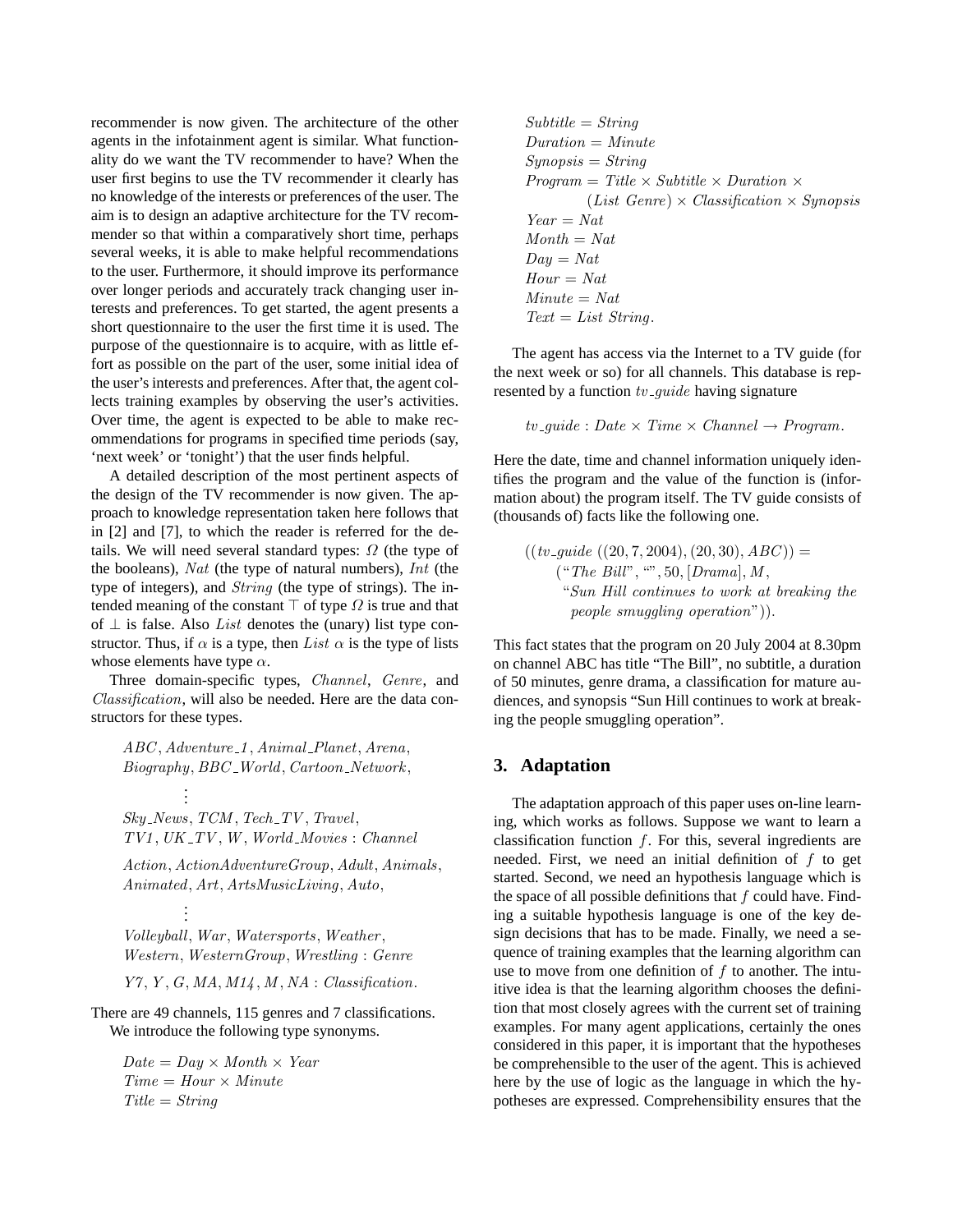initial function can be written directly and that the definition can be inspected at any later stage to help understand (and perhaps modify) the behaviour of the agent.

A training example is simply a pair consisting of a particular individual and the class for that individual. Hypothesis languages are expressed by predicate rewrite systems as discussed in [7]. Essentially, a predicate rewrite system is a grammar for constructing predicates from more basic ingredients. A predicate rewrite system for the TV recommender is given below.

The learning system we use is called ALKEMY ([2], [7]) and is a decision-list learner [9] that works as follows. Starting from a set of training examples, the learner looks for a predicate such that the subset of examples whose individuals satisfy that predicate all have the same class (that is, the subset of examples is pure). The learner constructs a left child containing those examples. It then continues at the right child with the new set of examples obtained by removing the examples in the left child from the original set. The learner terminates when it reaches a right child with a pure set of examples. (It will also terminate if it is unable to find a predicate that splits off a pure, non-empty left node.) Leaf nodes in the list are labelled by the (majority) class of the examples at that node. However, when classifying new individuals, those that reach the last node (that is, the bottom right-hand leaf node) are not given a classification because we do not have enough confidence in the prediction. This means that the coverage of the learner is not 100%. If several predicates all produce a pure left node, the learner selects a predicate that produces the largest number of examples in that node. As shown in [9], this algorithm behaves well when there is little noise in the data.

In its on-line version (in contrast to the batch version), a decision-list learner receives a sequence of training examples over time and at any time may be asked to predict the class of some unseen individual based on its current decision list. Thus it is preferable that the learner be able to build decision lists incrementally, that is, it should be able to slightly modify the current decision list based on the next training example rather than have to rebuild the decision list from scratch each time. In its deployment in the infotainment agent, it is the on-line version of ALKEMY that we use. Furthermore, since a user's interests and preferences may change over time, it is likely that there are times when the current set of training examples is inconsistent, in the sense that the same individual may have two or more distinct classes in the training examples. This means that considerable care needs to be taken in deciding what should be the current set of training examples. For example, it is common to insist on some maximum size for the training set and to drop the oldest training examples as new ones are received to keep to this limit. We prefer the approach of returning the training set to consistency, even to the point

**function** Learn( $\mathcal{E}, \rightarrow$ ) **returns** a decision list;

**inputs**:  $\mathcal{E}$ , a set of examples;  $\rightarrow$ , a predicate rewrite system;

 $L :=$  single node with examples  $\mathcal{E}$ ;

 $S :=$  the set of predicates defined by  $\rightarrow$ ;

move to root node of  $L$ ;

**while** set of examples  $F$  at node is not pure **do** 

**forecast** 
$$
p \in S
$$
 **do**  
\n
$$
\mathcal{F}_+ := \{(t, v) \in \mathcal{F} \mid (p \ t)\};
$$
\n
$$
\mathcal{F}_- := \mathcal{F} \setminus \mathcal{F}_+;
$$

**if**  $\mathcal{F}_+$  is pure and non-empty **then** 

create left child with examples  $\mathcal{F}_+$ ; create right child with examples  $\mathcal{F}_-$ ; move to right child; **break**;

**if** no split was found **then break**;

label each leaf node of  $L$  by the (majority) class of its examples;

**return** L;

#### **Figure 1. Decision-list learning algorithm**

of asking the user to resolve conflicts, if necessary. In this approach a training example could stay in the training set for a very long time and would only drop out if it contradicted another training example that was somehow confidently known to be correct. The current implementation uses a simple algorithm to check for consistency. More sophisticated schemes are being investigated.

As for all learning tasks, the main problem we face here is to decide which predicates should appear in decision lists, that is, what should be the hypothesis language. This problem is discussed for the TV recommender below.

# **4. Personalisation of the TV Recommender**

Now we turn to the personalisation aspects of the TV recommender. The key function that needs to be learned is the function user\_likes\_tv\_program which takes a TV program as input and returns true if the agent considers the program to be worth recommending to the user; otherwise, it returns false. Thus the belief base of the TV agent contains the function  $user\_likes\_tv\_program$  that has signature

```
user_likes_tv_program : Program \rightarrow \Omega
```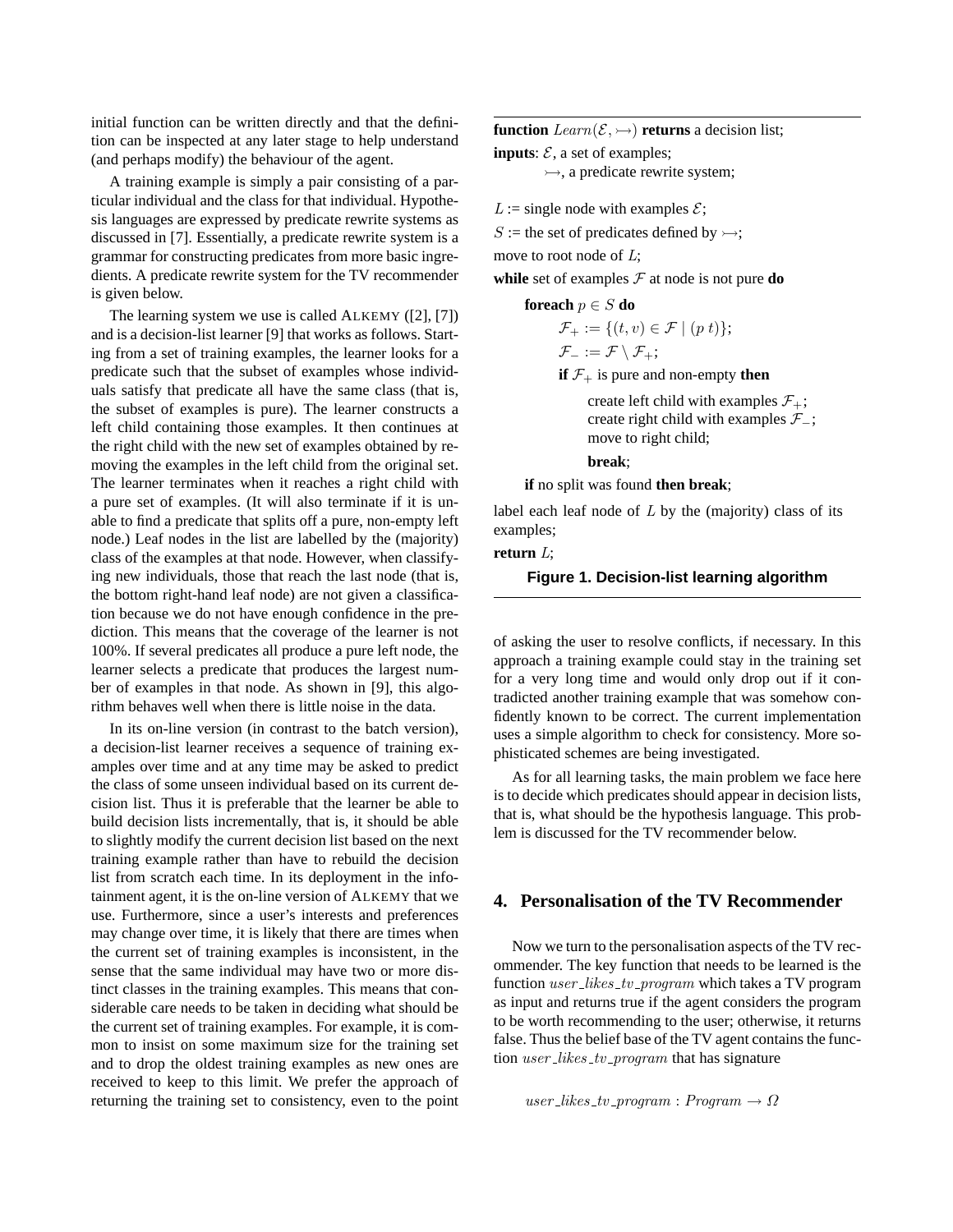and a definition that is a decision list of the form

$$
(user\_likes\_tv\_program \ x) =
$$
  
\nif (p<sub>1</sub> x) then T  
\nelse if (p<sub>2</sub> x) then  $\bot$   
\n:  
\nelse if (p<sub>n</sub> x) then T  
\nelse  $\bot$ ,

where  $p_1, \ldots, p_n$  are predicates on programs.

We now discuss the hypothesis language used by ALKEMY that contains these predicates  $p_1, \ldots, p_n$  and is used to learn the definition of user\_likes\_tv\_program. The approach to constructing hypothesis languages is by means of predicate rewrite systems. The basic idea is to construct predicates by composing more basic ingredients. Thus we need the composition function

$$
\circ : (a \to b) \to (b \to c) \to (a \to c)
$$

defined by

$$
((f \circ g) x) = (g (f x)).
$$

The basic ingredients that are composed are made out of transformations [7]. The collection of transformations used in the application is now presented.

We begin with two transformations whose definitions come from user interests and preferences, and so provide a way of personalising the hypothesis language used to learn the definition of user\_likes\_tv\_program. One of these is the function genre. To define this, we introduce the type synonym

 $Preference = Int,$ 

where it is understood that only numbers in  $\{-2, -1, 0, 1, 2\}$  are to be used as constants of type Preference. Then

$$
genre: Genre \rightarrow Preference
$$

is the function that maps each genre into an integer in the range −2 to 2, depending on how strong a preference the user has for that particular genre. Here is a typical definition of genre.

$$
(generic x) =
$$
  
\nif ((= Animals) x) then 1  
\nelse if ((= Animaled) x) then -2  
\n:  
\nelse if ((= Wrestling) x) then -2  
\nelse 0.

This definition states that the user has a modest liking for animal programs, a strong dislike of animation programs,

and so on. The information in this definition is obtained by an initial questionnaire completed by the user and by belief update, if the user later changes his/her preferences. Our experiments showed that the learner was able to make good use of the information given by the function genre.

Another transformation obtained from the user is

$$
classification: Classification \rightarrow Preference
$$

that gives information about the user's liking for programs having a certain classification. A typical definition of classification could be as follows.

$$
(classification x) =
$$
  
if ((= Y7) x) then -2  
else if ((= Y) x) then -2  
else 0.

The information in this definition is also obtained by an initial questionnaire.

The remaining transformations that follow are generic ones which essentially come from the types employed in the application [7].

For each type  $\alpha$ , there is a transformation  $top : \alpha \rightarrow \Omega$ defined by top  $x = \top$ . The predicate top is the weakest predicate on individuals (of type  $\alpha$ ).

For each component of the type *Program*, there is an associated projection function. For example,

$$
projTitle: Program \rightarrow Title
$$

is defined by

$$
(projTitle (t, d, g, c, s)) = t.
$$

Similarly, there are projections *projSubtitle*, *projGenre*, projClassification, and projSynopsis.

For each constant  $C$  of type  $\mathcal{G}$ *enre*, there is a transformation

$$
(=C): \text{Gence} \to \Omega
$$

defined by

$$
((=C) x) = x = C.
$$

Similarly, for each string S, there is transformation  $(= S)$ that returns true iff its argument is identical to S.

For each integer  $N$ , there is a transformation

$$
(
$$

defined by

$$
((< N) \; m) = m < N.
$$

In a similar way, one can define the transformations  $(> N)$ ,  $(\geq N)$ , and  $(\leq N)$ .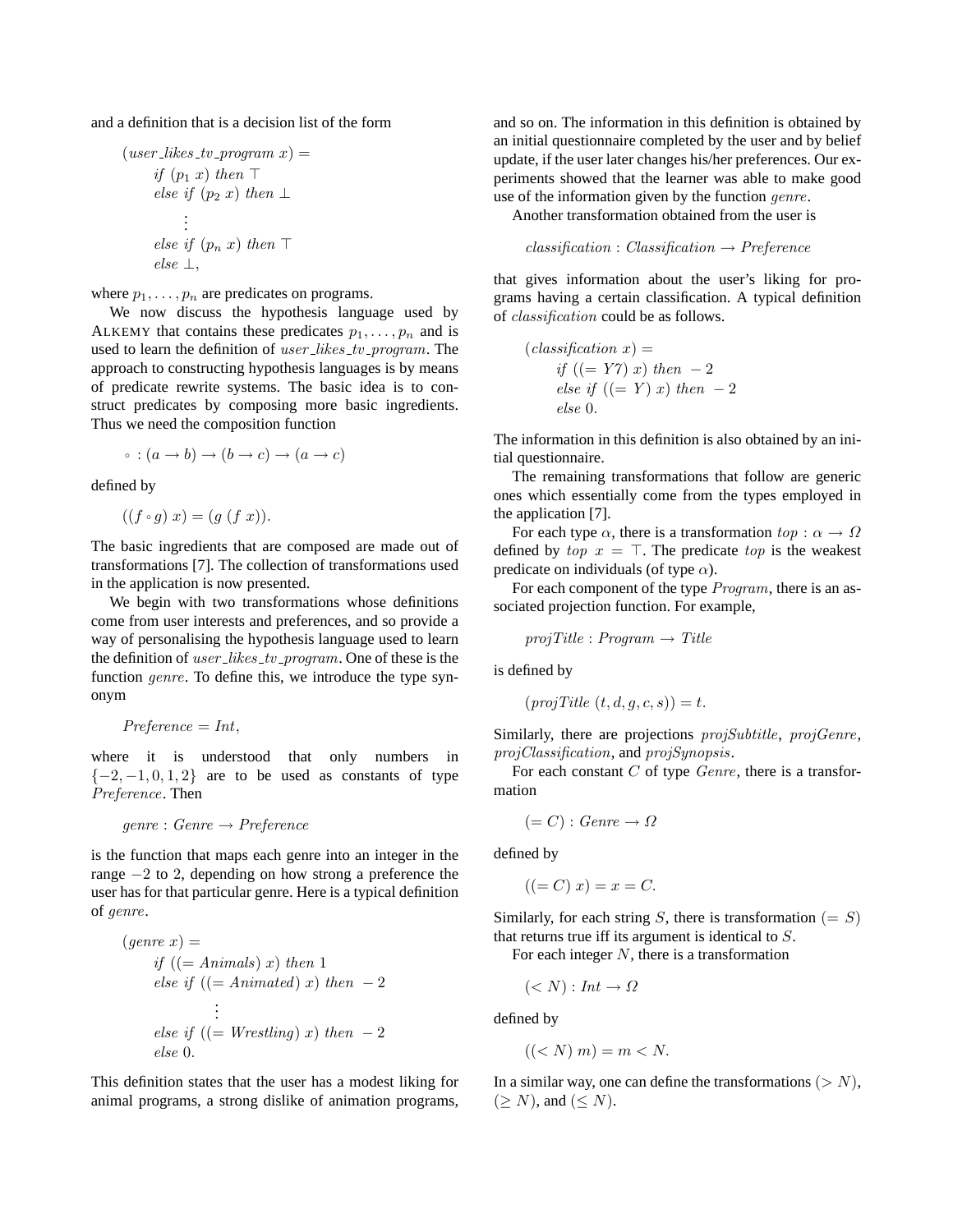The transformation

 $StringToText : String \rightarrow Text$ 

takes a string as input and returns the list of words in the order that they occur in the string (discarding white space between words). Furthermore, words in the output text are stemmed. Thus

 $(StringToText "High Technology") = ['high", "technology".$ 

The transformation

 $listExists_1 : (String \rightarrow \Omega) \rightarrow Text \rightarrow \Omega$ 

is defined by

 $listE xists_1 p t = \exists x. ((p x) \land (member x t)).$ 

The predicate  $(listE x is t_1 p)$  checks whether some text (that is, a list of strings) contains a string that satisfies  $p$ .

The predicate rewrite system for the function user likes tv program is given in Figure 2. The actual strings  $S$  used in rewrites of the form

 $top \rightarrow (= S)$ 

are the titles and subtitles of all the programs in the (current) set of training examples. In rewrites of the form

$$
top \rightarrow (listExists_1 (= S)),
$$

the strings  $S$  appearing are computed as follows. First, the set of all stemmed words appearing in titles, subtitles or synopses of programs in the (current) set of training examples that are not stop-words is formed. Then for each word in this set we compute the ratio of the number of positive training examples (plus one) in which it appears divided by the number of negative training examples (plus one) in which it appears. The set of words is decreasingly ordered by this ratio and the top 100 are used in the rewrites. The intuition is that these 100 words are good for discriminating between positive and negative examples. Note that the predicate rewrite system is constantly changing as new training examples arrive.

Here are typical predicates in learned decision lists for the function  $user_{\_}$  ikes  $_{\_}$  program.

$$
projTitle \circ (= \text{``English Premier League''})
$$
\n
$$
projSynopsis \circ StringToText \circ
$$
\n
$$
(listExists_1 (= "wide"))
$$
\n
$$
projClassifier \circ (listExists_1 (= "wide"))
$$
\n
$$
projGener \circ (listExists_1 (= Children))
$$
\n
$$
projGener \circ (listExists_1 \text{ genre } \circ (= -1))
$$
\n
$$
projTitle \circ (= \text{``Edge of the Universe''})
$$
\n
$$
projSynopsis \circ StringToText \circ
$$
\n
$$
(listExists_1 (= "scientist"))
$$
\n
$$
projGener \circ (listExists_1 (= Business))
$$

 $top \rightarrow projTitle \circ top$  $top \rightarrow projTitle \circ StringToText \circ top$  $top \rightarrow projSubtitle \circ top$  $top \rightarrow projSubtitle \circ StringToText \circ top$  $top \rightarrow projGenre \circ (listExists_1 \, top)$  $top \rightarrow projGenre \circ (listExists_1 \text{ genre} \circ top)$  $top \rightarrow projClassification \circ top$  $top \rightarrow projClassification \circ classification \circ top$  $top \rightarrow projSynopsis \circ StringToText \circ top$  $top \rightarrow (=$  "The Bill")  $top \rightarrow (=$  "South Park") . . .  $top \rightarrow (=$  "Seinfeld")  $top \rightarrow (=$  "The Cosby Show")  $top \rightarrow (listExists_1 (= "adventur"))$  $top \rightarrow (listExists_1 (= "coverag"))$ . . .  $top \rightarrow (listExists_1 (= "technolog"))$  $top \rightarrow (listExists_1 (= "war"))$  $top \rightarrow (= -2)$ . . .  $top \rightarrow (= 2)$  $top \rightarrow (= Action)$ . . .  $top \rightarrow (= \text{Wrestling})$  $top \rightarrow (= Y7)$ . . .  $top \rightarrow (= NA)$ 

## **Figure 2. The predicate rewrite system for the TV recommender**

Such decision lists usually contain over a hundred decision nodes.

Users also have some level of direct control over the function user\_likes\_tv\_program since it is possible to add user-defined rules to the learned definition of the function. For example, a user can add a rule such as:

If the title is "Rugby Union" and the word "Australia" is in the synopsis, then true.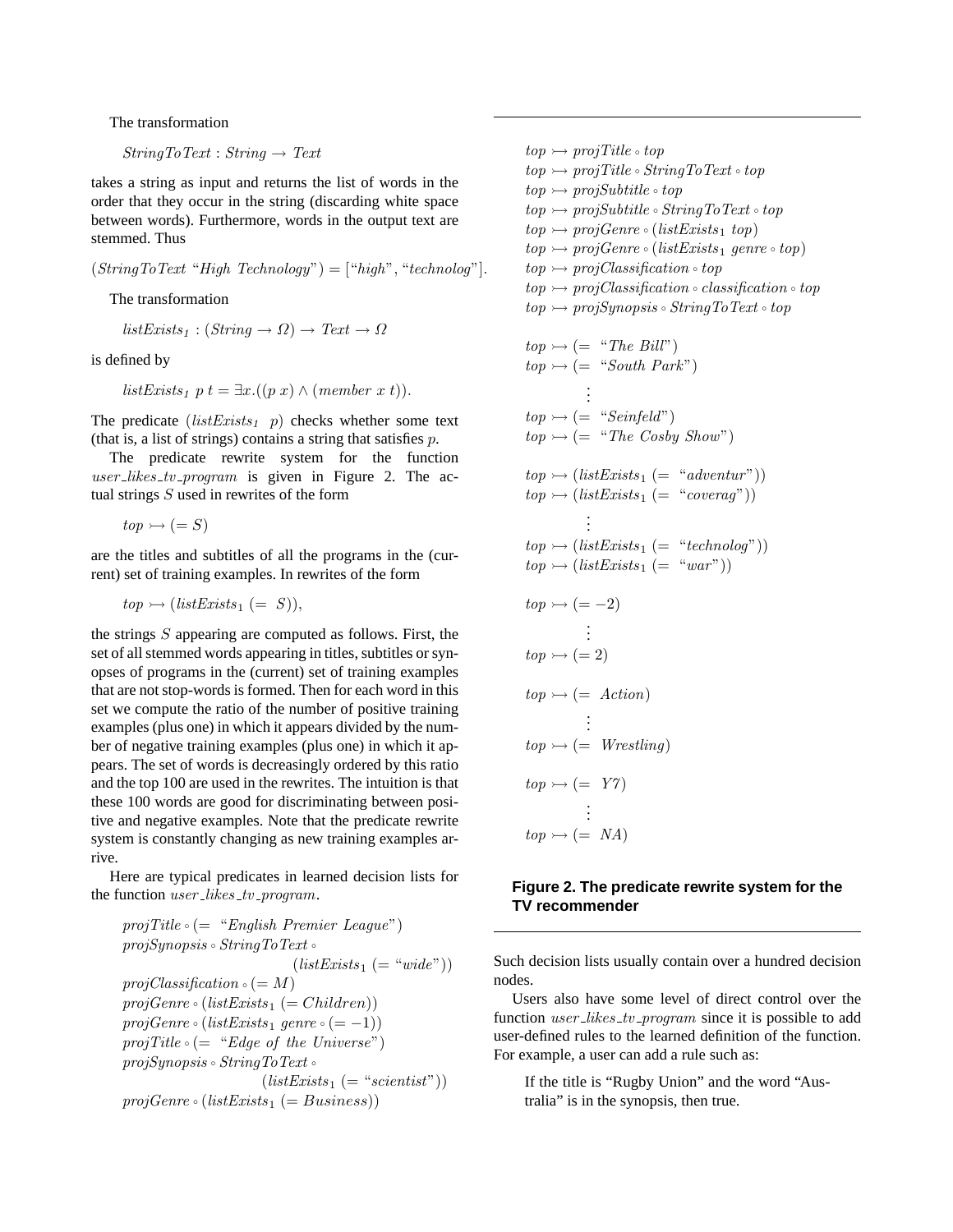(This rule assumes the predicate rewrite system is enriched by also allowing conjunctions of conditions.) In general, the predicate in a rule can be any one that is obtainable from the predicate rewrite system. Since the user-defined rules are checked before the learned part of the definition, TV programs that satisfy these conditions are guaranteed to be classified in the way the user desires.

# **5. Experiments and Results**

Here we present the results of a number of experiments measuring the performance of the TV recommender. The four authors used the system over a two-week period, training it to personalise to their individual viewing preferences. One author trained the system twice, in different ways. All experiments were carried out on a 10-channel subset of the full TV guide, chosen by each user.

#### **5.1. Exp. 1 – learning under favourable conditions**

The first set of experiments was designed to test whether the TV recommender could personalise to different users when good training data was made available. Two users used the system in a rigid way, collecting training examples for two hours from the TV guide each day for two weeks. They provided feedback indicating their preference for every program in those two hours.

Charts (a) and (b) in Figure 3 are learning curves showing the performance of the system as more training examples were supplied. 10-fold cross-validation experiments were performed after every 10 examples up to 50, and every 25 examples thereafter. Cover, recall, precision and accuracy were calculated in the usual way. The last three values were calculated on the covered examples only. A Bezier curve of best fit was plotted on the resulting data points. The charts show a rapid rise in performance up to approximately 100 examples and a gradual improvement as further examples were added. The performance on all measures is near 90% after 500 examples, for both users.

## **5.2. Exp. 2 – learning under real conditions**

The second set of experiments tested personalisation to different users under more realistic conditions. Three users used the system on two weeks of TV programming. They requested recommendations from any time slot and provided training examples to improve the correspondence between these recommendations and their viewing preferences. Users generally supplied corrective training examples for incorrect recommendations or programs for which the TV recommender indicated it was unsure. Reinforcing training examples could also be supplied.

Charts (d)–(f) in Figure 3 are learning curves plotted for each user as in the previous set of experiments. They show a steep rise in performance after early training and a more gradual improvement towards the end of the training period. The number of examples is generally smaller for each user than in the previous experiment. The final performance is generally lower than in the previous experiment, although still broadly improving at this point.

#### **5.3. Exp. 3 – comparison of learning algorithms**

This set of experiments evaluates the decision-list algorithm against more sophisticated learning algorithms.

The table in Figure 3 records the final number of examples (Ex) collected for each user as well as their positive (Ex+) and negative (Ex−) breakdowns. Also shown are decision-list 10-fold cross-validation results for cover (DL Cov), recall (DL Rec), precision (DL Prec) and accuracy (DL Acc) on the final datasets.

To compare these results, the learning algorithm AdaBoost [6] was adopted. AdaBoost is arguably the best off-the-shelf algorithm available, and its performance gives a good indication of the kind of accuracy attainable by other state-of-the-art algorithms.

We used single predicates defined by the predicate rewrite system given in Figure 2 as base classifiers. The number of iterations was set at 400 after some experimentation.

10-fold cross-validation results on the final data sets generated by each user are reported in the table in Figure 3 alongside the corresponding results achieved by the decision-list algorithm. In general terms, the numbers suggest that AdaBoost performs slightly better, but the decision-list algorithm is not far behind. (However this comparison is unfair to AdaBoost which makes a prediction on every example.)

This confirms that in this particular application, the use of a symbolic learning algorithm does not incur a significant cost in terms of accuracy.

### **5.4. Discussion**

In all the experiments the performance of the system was evaluated using 10-fold cross-validations. One could also use an independent test set to collect performance statistics. This was in fact done for each user and the results closely correspond. As an example we have included the test-set results for user 2 in Chart (c).

The first set of experiments suggest that it is possible for the TV recommender to personalise well to different users, given sufficient training data. This is due in part to the nature of the problem. Television programming tends to be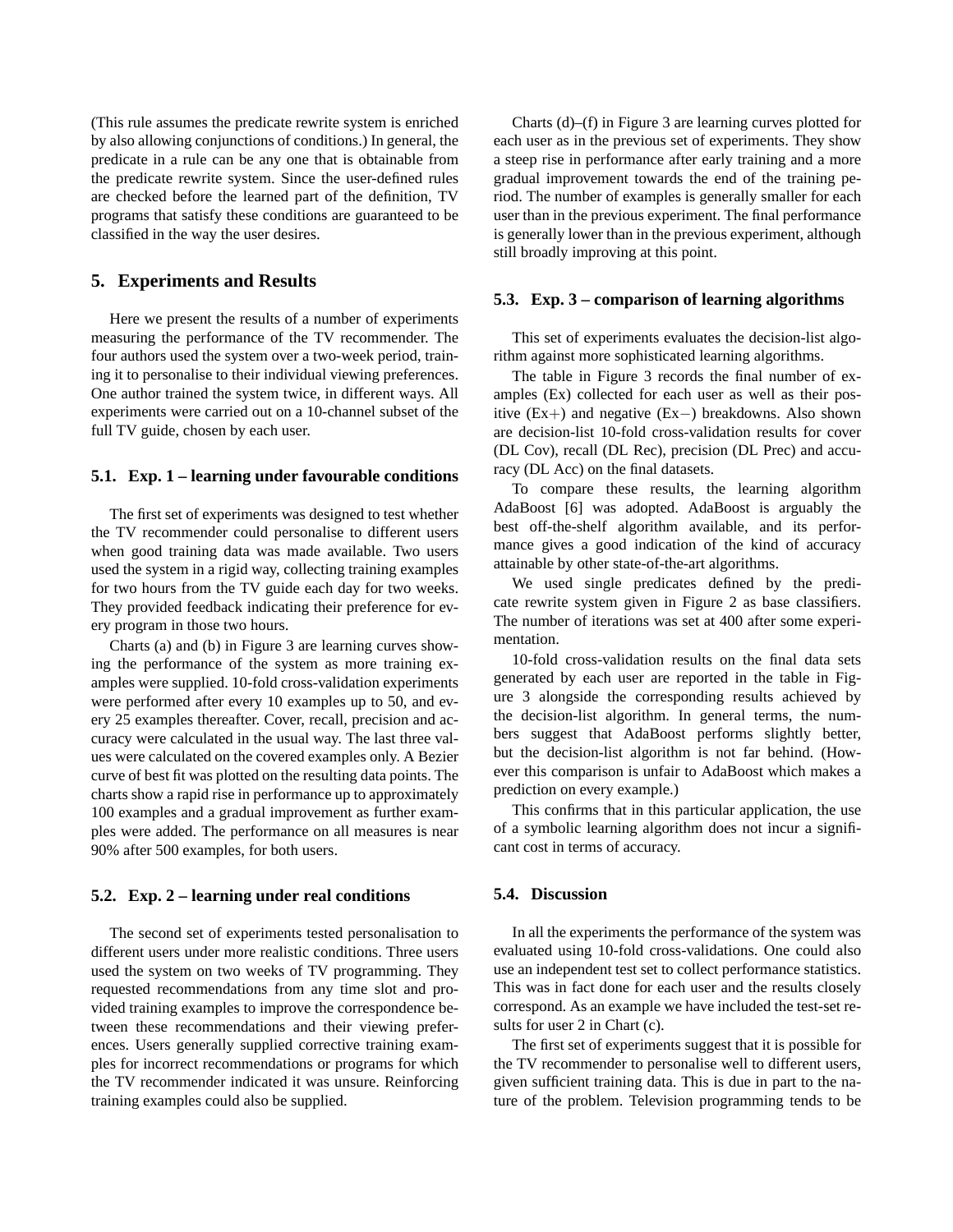rather repetitive. Programs with the same title are scheduled cyclically at daily, weekly and sometimes hourly periods. In these circumstances instance-based learning is expected to work well. This form of learning is captured implicitly by the use of predicates that test for equality of program titles in the decision lists. This works well in combination with more conventional rule-based learning that exploits more general conditions in the hypothesis language.

The second set of experiments suggest that real-world learning is more problematic. Collecting sufficient training data is difficult. Users in general prefer to give minimal feedback, mostly correcting mistakes as they occur. They also expect the TV recommender to make useful predictions on times of the day not previously trained on.

The results for user 3 show that even after a moderately large period of training the TV recommender can fail to perform as well as in the first set of experiments. This user chose two specialist movie channels from the TV guide and noted that the system performed poorly on movies compared with the more day-to-day TV programming of other channels. One reason for this is that there is in general an insufficient overlap between a person's preference for movies and TV programs for it to be possible to learn a theory that models both simultaneously. This suggests the need for a separate movie recommender with a more appropriate representation of movie individuals. We also note that the meta-data for movies in the TV guide was not very rich. For example, the genre for many movies was often simply designated as 'movie'.

Users 4 and 5 reported that subjectively the system performed well enough, and that further training to improve performance seemed unnecessary.

#### **6. Conclusions and Future Directions**

In this paper, we described the application of symbolic, on-line learning to personalisation of an infotainment agent, concentrating particularly on a TV recommender. With the qualification that more experiments are needed particularly in realistic deployments of the agent with typical users, the results suggest that a high level of personalisation can be achieved.

In on-going work, we are applying the same techniques to personalising other agents, especially the music recommender which is more challenging than the TV recommender. We also plan to make the movie recommender available to the TV recommender.

One promising technique for improving the performance of the agent is that of active learning. The idea of this is that the agent should proactively seek training examples for the predictions it is most unsure about as measured by some confidence factor. In practice, this would mean that the TV recommender would occasionally directly ask the

user about some particular program. This approach would relieve the user of some of the responsibility of giving good training examples to the agent.

# **Acknowledgment**

This research was supported by the Smart Internet Technology Cooperative Research Centre.

### **References**

- [1] L. Ardissono and M. Maybury, editors. Special Issue on User Modelling and Personalization for Television*. User Modelling and User-adapted Interaction,* 14(1), 2004.
- [2] A.F. Bowers, C. Giraud-Carrier, and J.W. Lloyd. Classification of individuals with complex structure. In P. Langley, editor, *Machine Learning: Proceedings of the Seventeenth International Conference (ICML2000)*, pages 81–88. Morgan Kaufmann, 2000.
- [3] S. Džeroski, L. De Raedt, and H. Blockeel. Relational reinforcement learning. In *Proceedings of the 15th International Conference on Machine Learning, ICML'98*, pages 136–143. Morgan Kaufmann, 1998.
- [4] S. Džeroski, L. De Raedt, and K. Driessens. Relational reinforcement learning. *Machine Learning*, 43:7–52, 2001.
- [5] S. Džeroski and N. Lavrač, editors. *Relational Data Mining*. Springer, 2001.
- [6] Y. Freund and R.E. Schapire. A decision-theoretic generalization of on-line learning and an application to boosting. *Journal of Computer and System Sciences*, 55(1):119–139, 1997.
- [7] J.W. Lloyd. *Logic for Learning*. Cognitive Technologies. Springer, 2003.
- [8] S. Muggleton and L. De Raedt. Inductive logic programming: Theory and methods. *Journal of Logic Programming*, 19/20:629–679, 1994.
- [9] R. Rivest. Learning decision lists. *Machine Learning*, 2(3):229–246, 1987.